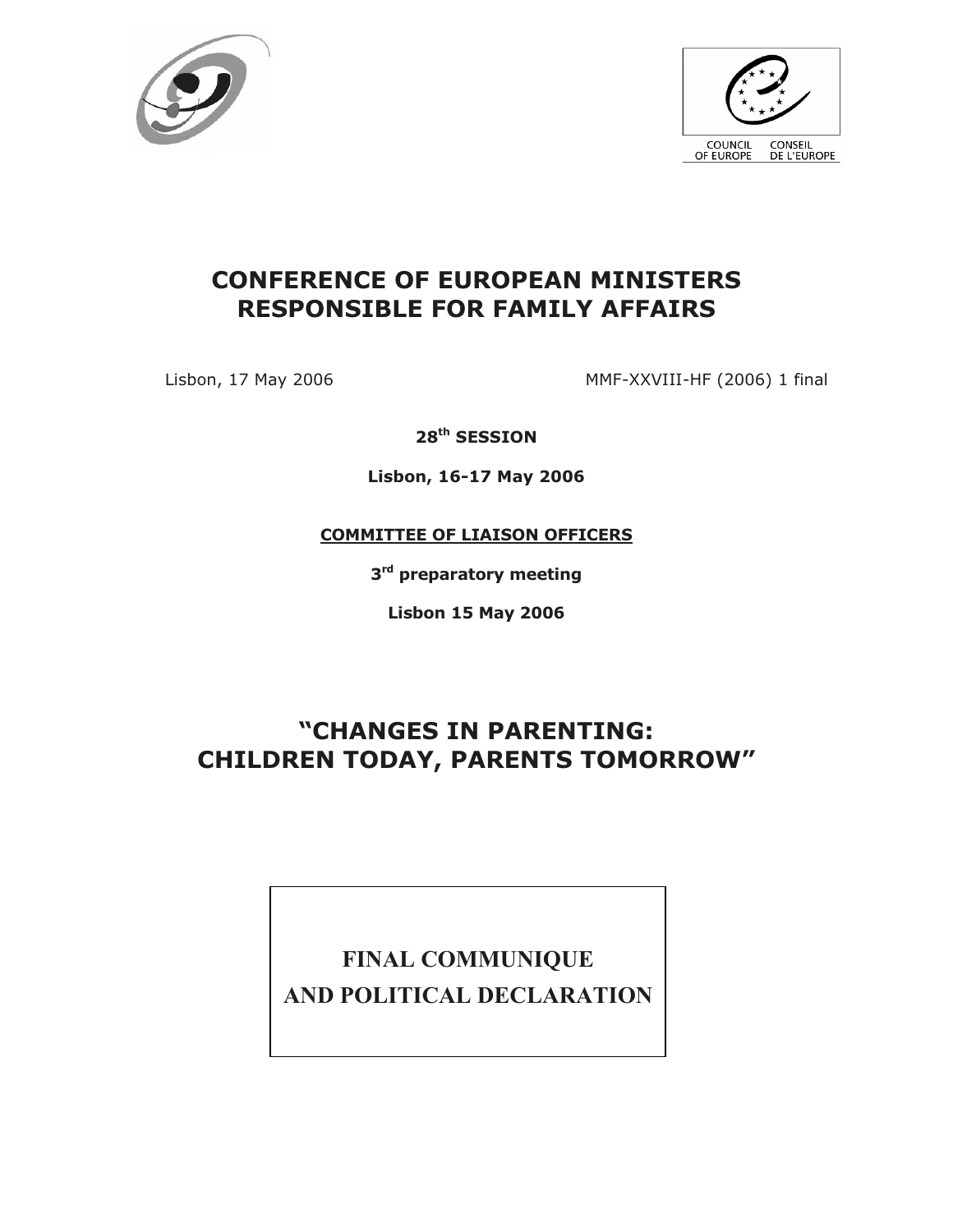#### **FINAL COMMUNIQUE**

1. At the invitation of the Portuguese Minister for Labour and Social Solidarity, the Ministers responsible for Family Affairs, or their representatives, of the member states of the Council of Europe  $(CoE)^1$ , and representatives of the Council of Europe's Committee of Ministers, Parliamentary Assembly, of observer States, of the Conference of OINGs enjoying participatory status with the CoE, Committees of the CoE, of children and parents of the CoE Consultation as well as international organisations and NGOs, met in Lisbon, on 16 - 17 May 2006 for the XXVIII<sup>th</sup> Session of the Conference of European Ministers responsible for Family Affairs, on the theme "**CHANGES IN PARENTING: Children Today, Parents Tomorrow"**

2. The Conference was opened by Mrs. Maud de Boer-Buquicchio, Deputy Secretary General of the Council of Europe. Mr. José António Vieira da Silva (Portugal), Minister for Labour and Social Solidarity, President of the Conference, welcomed the participants introduced the debate. Mr Seamus Brennan was elected Vice-President of the Conference (Ireland).

3. The Conference was divided into three sessions on:

#### *i. "Family policies in the light of demographic changes in Europe and different patterns of family life"*

Chair: Mr. José António Vieira da Silva (Portugal) Introduced by Ms Karin Wall (Portugal), Professor, University of Lisbon

#### *ii. "Supporting parenting in the best interests of the child"*

Chair: Ms Gisèle Mandaïla (Belgium), Secretary of State for Families and Handicapped People Introduced by Ms Mary Daly (Ireland), Professor, University of Belfast, Chair of the Council of Europe High Level Task Force on Social Cohesion, Coordinator of the CoE report on Positive Parenting

*iii. Follow-up of the Portorož conference on "Reconciling working and family life"* Chair: Mr Paul-Eerik Rummo (Estonia), Minister for Population and Ethnic Affairs Introduced by Mr Fred Deven (Belgium), Scientific Director, Population and Family Study Centre/CBGS

#### **Context**

4. The main aim of the 28<sup>th</sup> session of the Conference of European Ministers responsible for Family Affairs was to discuss experience, views and good practices regarding action in the area of changes in parenting, the new challenges relating to it and support for parents in the best interests of the child. The conference also took stock of the follow-up to the  $27<sup>th</sup>$  session in Portorož, Slovenia (21-22 June 2001) on the theme of "Reconciling work and family life". These issues are a matter of major concern to ministers responsible for family affairs and should also be of concern to other ministers.

5. Ministers responsible for Family Affairs are meeting for the first time after the Third Summit of Heads of State and Government of the Council of Europe, which took place in Warsaw (Poland) on 16-17 May 2005. The Summit adopted a Plan of Action laying down priorities for the Organisation's work in the years to come. Two points are particularly relevant for the topics covered by this conference:

<sup>&</sup>lt;sup>1</sup> Albania, Andorra, Armenia, Austria, Azerbaijan, Belgium, Bosnia and Herzegovina, Bulgaria, Croatia, Cyprus, Czech Republic, Denmark, Estonia, Finland, France, Georgia, Germany, Greece, Hungary, Iceland, Ireland, Italy, Latvia, Liechtenstein, Lithuania, Luxembourg, Malta, Moldova, Monaco, Netherlands, Norway, Poland, Portugal, Romania, Russian Federation, San Marino, Serbia and Montenegro, Slovakia, Slovenia, Spain, Sweden, Switzerland, "the former Yugoslav Republic of Macedonia", Turkey, Ukraine, United Kingdom.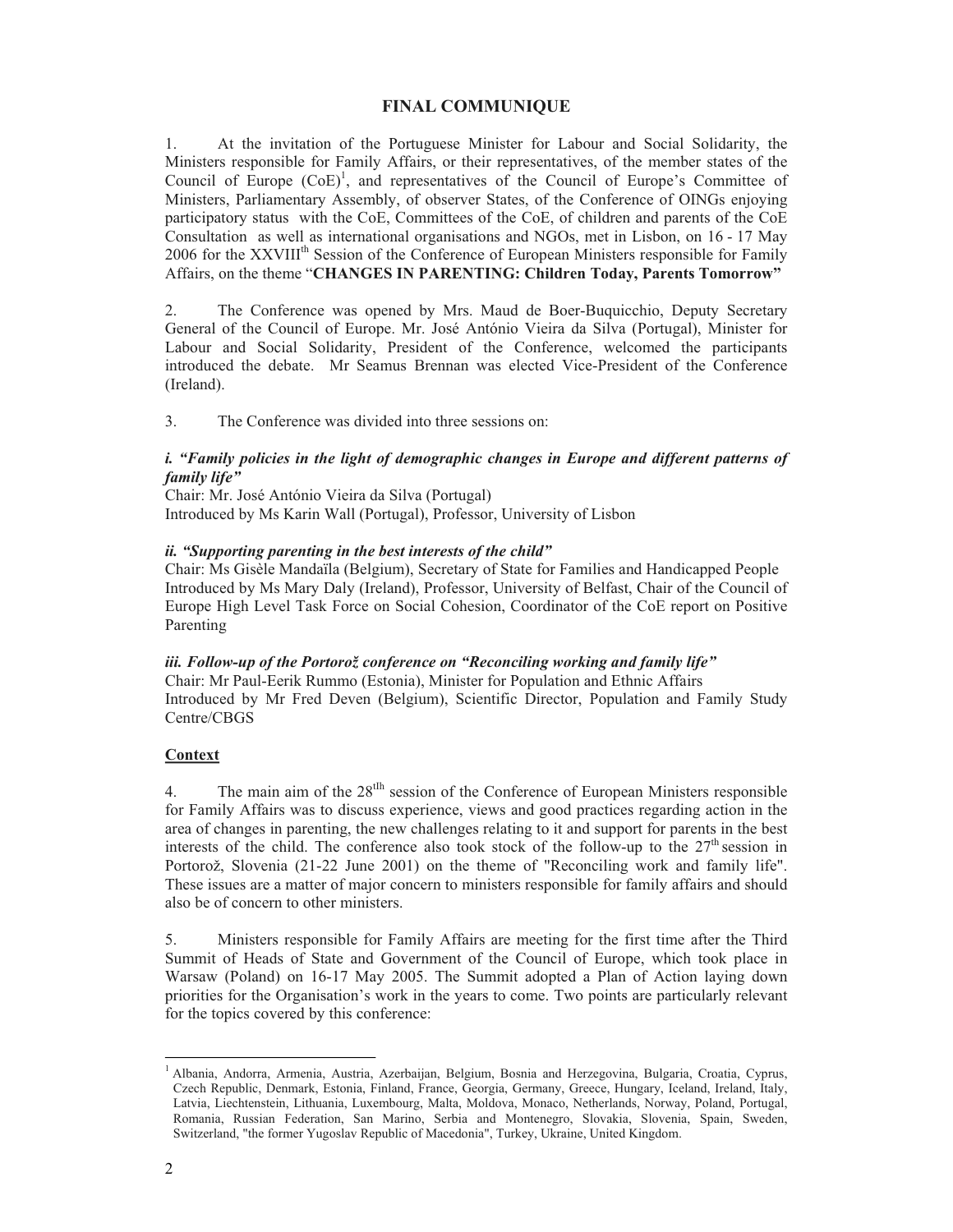## *i. The rights of the child and the eradication of all forms of violence against children 2*

The rights of the child are being mainstreamed throughout relevant activities of the Council of Europe through the programme "Building a Europe for and with Children" (officially launched in Monaco on 4-5 April 2006) composed of two closely linked themes: on the one hand, the promotion of the rights of the child and on the other the right of the child to be protected from all forms of violence. The action will be implemented in such a way as to reinforce coordination of all the activities of the Council of Europe relating to children. This ministerial conference will also be the first major contribution to the programme.

### *ii. Future of social cohesion 3*

A review is currently being undertaken of the Council of Europe's Strategy for Social Cohesion by a specific task force involving an in-depth analysis of the European social model in the  $21<sup>st</sup>$  century and of the future of social cohesion in the member states of the Council of Europe. A widespread debate in the member states should result from this exercise.

#### **Background**

6. Following the previous ministerial conference, the Forum for Children and Families (created in 2000 to address and discuss issues related to children and families) developed the programme "Focus on Children and Families". The programme concentrated on certain "key issues<sup>4</sup>, and important legal instruments were adopted by the Committee of Ministers<sup>5</sup>. The programme conformed to texts from the Parliamentary Assembly of the Council of Europe that called for the development of a European Strategy for Children to serve as an inspiration and guidance for policy makers and those who actively support children's issues at a European level.

7. At present, the Committee of Experts on Children and Families (CS-EF), set up by the European Committee for Social Cohesion (CDCS), is carrying out a project on "Supporting parenting in the best interests of the child", focusing also in greater detail on parenting in situations of poverty and social exclusion, and on the role of parents in combating violence involving children.

8. The starting point for this conference was to provide an opportunity for exchange of experience, views and standpoints on the issue of changes in parenting at an international level.

<sup>2</sup> *"We are determined to effectively promote the rights of the child and to fully comply with the obligations of the United Nations' Convention on the Rights of the Child. A child rights perspective will be implemented throughout the activities of the Council of Europe and effective coordination of child-related activities must be ensured within the Organisation.*

*We will take specific action to eradicate all forms of violence against children. We therefore decide to launch a three year programme of action to address social, legal, health and educational dimensions of the various forms of violence against children…."*

<sup>3</sup> *The Council of Europe will step up its work in the social policy field on the basis of the European Social Charter and other relevant instruments. The central task is to jointly define remedies and solutions which could be effective in fighting poverty and exclusion, ensuring equitable access to social rights and protecting vulnerable groups. The Council of Europe, acting as a forum for pan-European cooperation in the social field, will work out recommendations and promote exchange of best practices in these areas as well as strengthen assistance to member states.* 

*We instruct the Committee of Ministers to appoint a high-level taskforce to review the Council of Europe strategy to promote social cohesion in the 21st century, in the light of the Organisation's achievements in this field. Policies to promote social cohesion must take account of the challenges posed by ageing and other social and economic developments.*

<sup>4</sup> (abolishing corporal punishment including within the family, ombudspersons for children, the right to education, social work with school children, recreation for families, children in care and at risk, participation of children in society, child Day-care and reconciling work and family life)

<sup>&</sup>lt;sup>5</sup> like the following Recommendations of the Committee of Ministers to member states: N° R (2005) 5 on the rights of children living in residential institutions; N° R (2002) 8 on child day care; N° R (2001) 16 on the protection of children against sexual exploitation.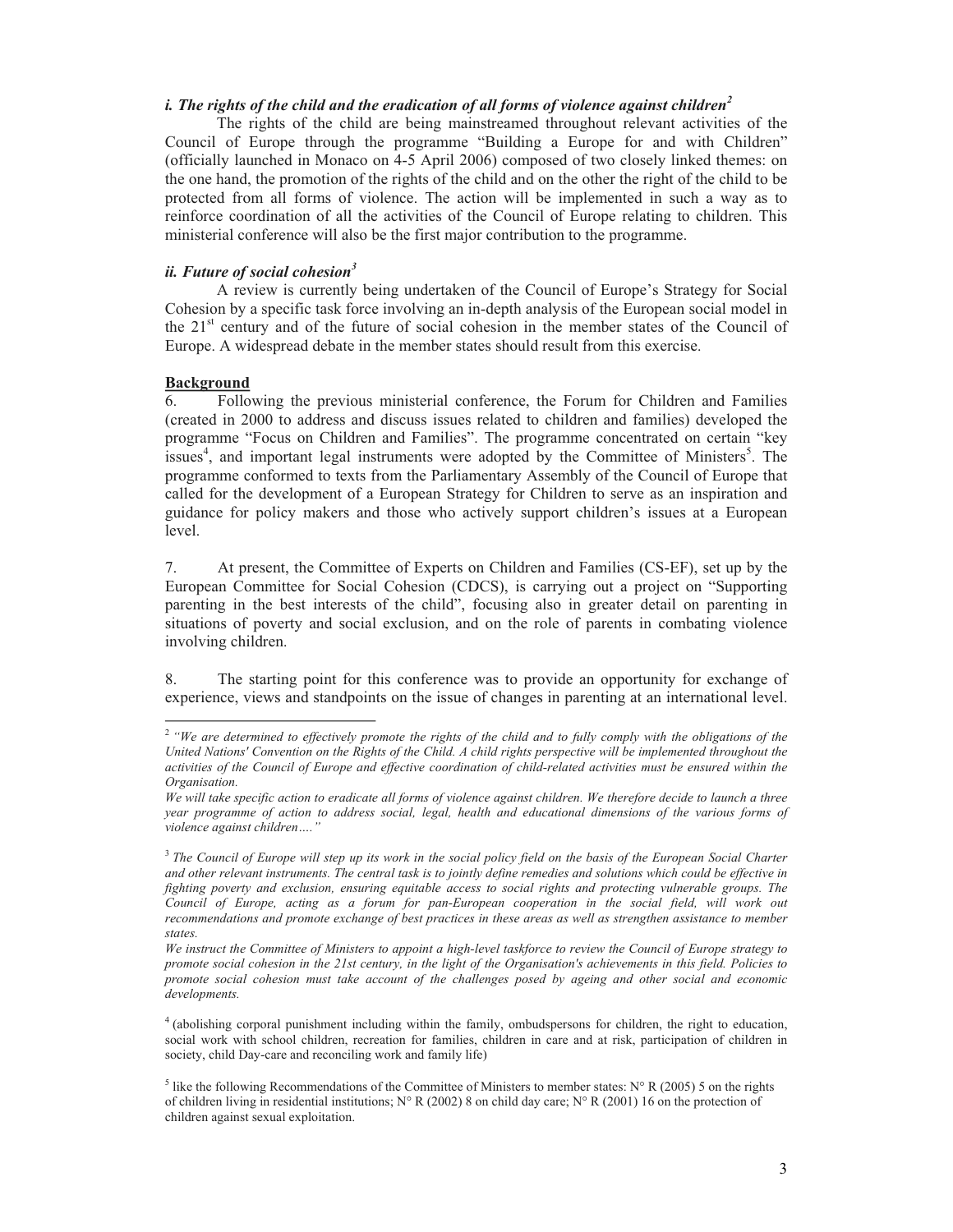The conference afforded an opportunity to assess the present situation in Europe and to look at demographic and legal aspects of new family structures. The impact of demographic trends on social cohesion was taken into consideration as well as issues linked to families' living conditions and parenting in Europe from a demographic viewpoint.

9. The Council of Europe's instruments stress the importance of family life and the safeguarding of the rights of family members:

- the European Convention on Human Rights guarantees the right to respect for private and family life. The scope of this protection was expanded and the case-law of the European Court of Human Rights shows the complexity of modern family relationships. It recommends that State action to protect the family should not be limited to traditional family;

- the European Social Charter states that "The family as a fundamental unit of society has the right to appropriate social, legal and economic protection to ensure its full development"  $(\text{art.16})$ .

10. It is recognised that families - as pointed out in the Revised Social Strategy for Social Cohesion - are the place where social cohesion is first experienced and learnt and that a social cohesion strategy, while fully respecting the autonomy of the private sphere and of civil society, must seek to be supportive of families.

11. In a complex and changing society, support for families – together with their legal protection – in fulfilling their functions is necessary and should be a topic high on the policy agenda of member states. In particular, parents need help in counteracting harmful social and market pressures, in reconciling the demands of work and family life and in adapting to a situation in which children are seen as bearers of their own rights as individuals.

#### *I. "FAMILY POLICIES IN THE LIGHT OF DEMOGRAPHIC CHANGES IN EUROPE AND DIFFERENT PATTERNS OF FAMILY LIFE"*

#### **Present trends**

12. Families in Europe face key challenges as a result of rapid economic, social, cultural and political change. Trends like population decline and ageing, greater variety and instability of family living arrangements, the impact of new gender roles on family life and higher female labour market participation exist in all the European countries, but with variations within and between them. Changes regarding the increasing cultural diversity in European countries (because of migration, for instance) and the challenges this brings with it should also be considered.

13. Different priorities can be identified in member States in relation to current demographic trends (postponement of marriage and childbearing; continuing low birth rates; growing numbers of divorces and remarriages; lone-parent families; reconstituted families; childless families; the increase in one-person households; greater social occurrence of unmarried cohabitation and of same-sex cohabitation; longer life expectancy).

14. It is recognized that there is an increased demand for acknowledgment of new family forms, indicating a willingness for these new forms to take on the obligations that were, in the past, assumed by the traditional family. Although the rate and pace of these changes vary markedly between and within countries, it is clear that the traditional or conventional family no longer constitutes the only family form or the principal normative and social environment in which children are born and reared. The family concept of our time includes a variety of settings in which children are brought up and cared for (e.g. single parents' families, families of multiethnic origins). However, despite these changes, the family in different forms is the core unit of society, and family values and family solidarity remain strong.

15. It is difficult to predict how family life will develop in the future or to extrapolate from one society to another. The indicators used as a basis for policy are progressively being adapted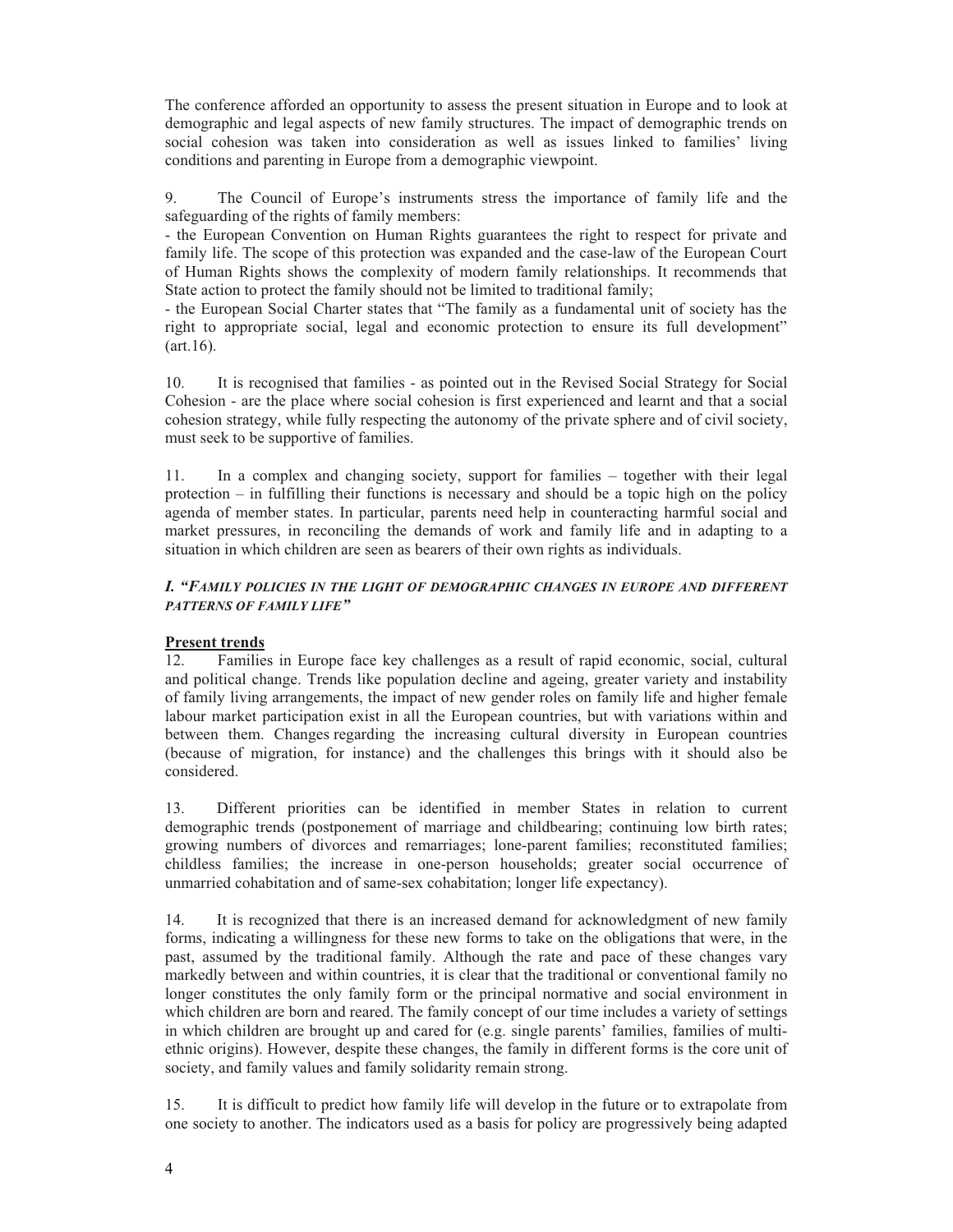to reflect changing social values and practices. Family relations based on reliable partnership and respect, intimacy, love, unconditional support, trust and effective management of everyday life, the practice of equality, tolerance and solidarity are key requirements for improving the quality of life of the citizens of Europe.

16. Ministers are aware of the difficulty in defining the boundaries between state intervention and personal autonomy and that family–state relationships and family solidarity assume different meanings across Europe and have been evolving over time and space. The new family forms need to be also eligible for any implemented family support to be able to face daily life in a positive way and to assure the child wellbeing.

17. Ministers emphasised the importance of the questions raised by greater life expectancy. The associated issue of the need for support to working parent(s) with care responsibilities for both children and parents was also raised as well as the different national approaches intended to promote a better reconciliation between work and family responsibilities.

18. It has been recognised that this is a multi-actor field where local authorities, nongovernmental organisations, civil society and families themselves have an important role to play.

19. In formulating family policy, governments need to be aware of the fact that an important condition for their well-being lies in the share of the responsibility for their children, as well as in the provision of financial family support and opportunities to reconcile work and family life. These concerns are important also from the point of view of the future of the children. In this context, it is very important to support the couple by promoting their parenting function.

20. Governments need to take into consideration increased risks during the life course of partnerships at times of difficulties for the partneship or single parenthood and provide preventive and supportive measures to deal with partnership instability.

21. A high employment rate – a secure job – is a crucial factor in the transition to adulthood and the subsequent effect on fertility. Measures within the labour market and educational and housing policies are needed to create an institutional framework to support success and earlier transition and thus set the conditions for an environment secure enough to start a family and have children.

#### *II. "SUPPORTING PARENTING IN THE BEST INTERESTS OF THE CHILD"*

#### **Implementation and promotion of the Rights of the Child in the family and in society**

22. National reports showed clearly that the rights of the child are a priority area in member States, all of which are party to the United Nations Convention on the Rights of the Child. A major concern of legislators is to ensure that the rights and interests of children are protected and promoted, irrespective of the marital status and living arrangements of the family.

23. Ministers took note that parenting is a particularly important topic in the present work of the Council of Europe and agreed that it should become a domain for public policy in its member states, to ensure that appropriate processes and policies are put in place. They underlined the fact that extensive efforts are already being made by member states to support families and that these initiatives should be expanded further. Existing policies and results of research and experiences from practical work were focused upon during the Conference and could serve as examples for these future developments.

24. Such an approach would also allow the Council of Europe to support recent policy initiatives and to implement instruments developed by its Committee on Children and Families/CS-EF and its two working parties.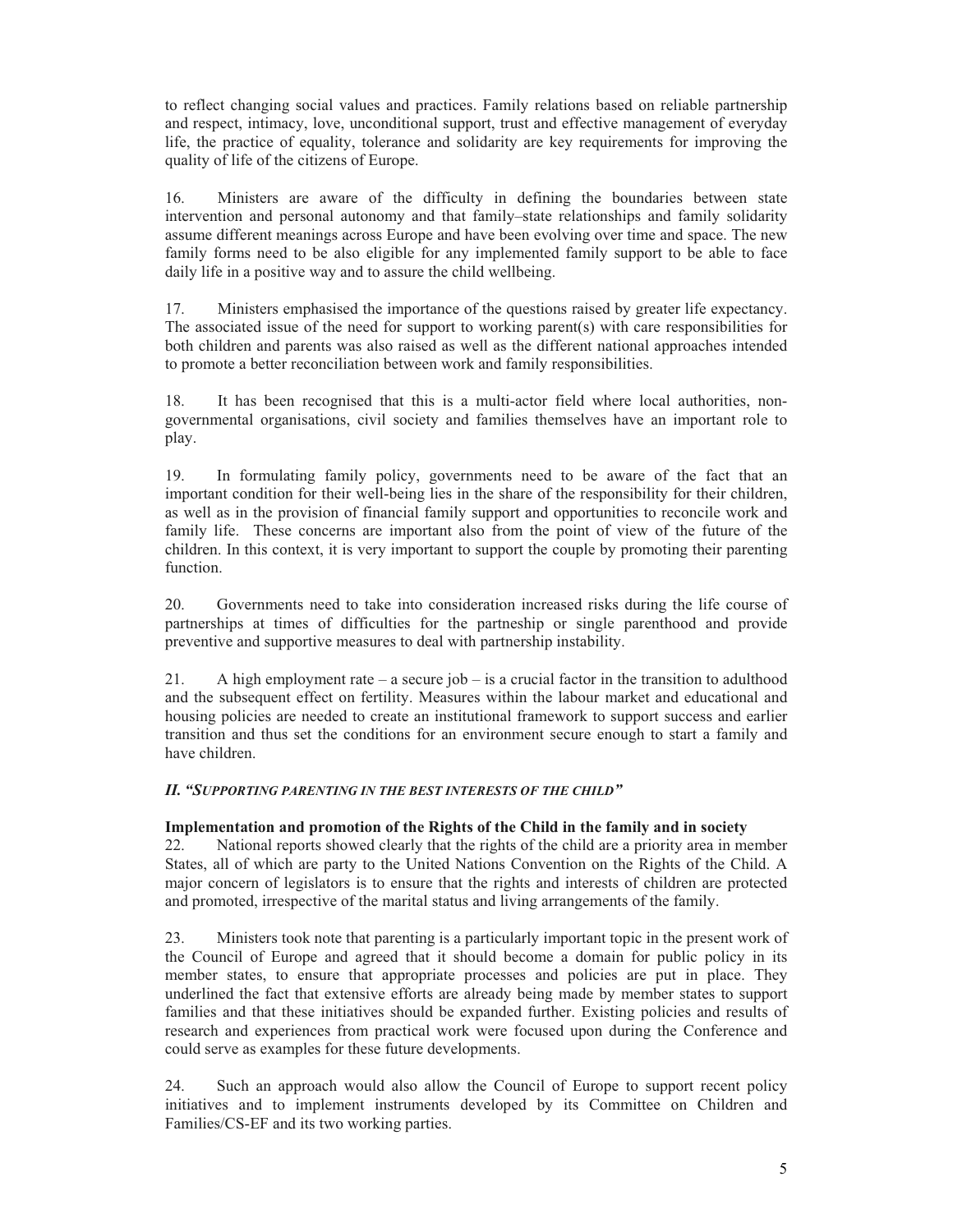25. Ministers listened with interest to the suggestions by the representatives of the group of children and parents brought together by the Council of Europe in 2005 to actively contribute to its work on positive parenting. They recognised the importance of the participation of children and of taking account of their opinion and suggestions in a decision-making process affecting them. Account also needs to be taken of the views of parents and of their valuable experience.

26. After discussing the importance of parenting and the respect of the rights of the child within the family, Ministers agreed on the need, among other measures, to develop and offer awareness raising activities, which should include learning about positive - non-violent parenting, good communication skills and setting of boundaries.

27. Adoption and the care by new partners of children from a previous relationship were also considered. It was agreed that the situation and the role of step-parents – who often play an important part emotionally as well as economically in stepchildren's lives – should be studied further ethically and legally, taking into consideration the rights and obligations of the biological parents.

#### **Positive Parenting**

28. Ministers recognised that within the family, there is a shift from parental authority to parental responsibility, from father as head of the family to the family as a community, and that positive parenting is crucial in successfully bringing up children in contemporary society.

29. The Council of Europe considers a non-violent upbringing as a human rights issue and, to a considerable extent, the 1989 United Nations Convention on the Rights of the Child (UNCRC), changed the context within which parenting is carried out. In granting children rights as individuals, it redefined not only children's place in society but the relationship between parents and their children. These rights, together with the latest knowledge from research and practice, are the constituent elements of positive parenting.

30. Ministers discussed the need to abolish corporal punishment, as a human rights issue within the family as well as the protection against all forms of violence, including abuse within the home environment. They recognised the State responsibility on this subject as well as the responsibility of the family and all the members of the society and decided to take some further concrete steps in this direction to provide adequate measures with a view to preventing any violence within the families against children and other dependant family members

31. Ministers agreed that national legislation or programmes which include provisions against violent parental upbringing of children provide a platform for all to build on, making it easier for professionals to stress an anti-violent view and giving parents and even young children an opportunity to assert their rights and preferences in this regard. They make explicit the state's view on corporal punishment, sending a clear message to people who consider it an acceptable behaviour, be it inside the family or outside the family by having recourse to physical or psychic restraints.

32. Prevention is underlined as the most important factor in dealing with discipline. Moreover, for discipline to be effective, it should occur in the context of a relationship where children feel loved and secure. To maintain a positive emotional tone in the home, play and parental warmth and affection for the child are extremely important. The need to have parenting programmes available for parents to learn about positive parenting and their importance was also stressed. Training schemes, including on the rights of the child, should be foreseen for a number of people - ranging from family members to professionals dealing directly or indirectly with children.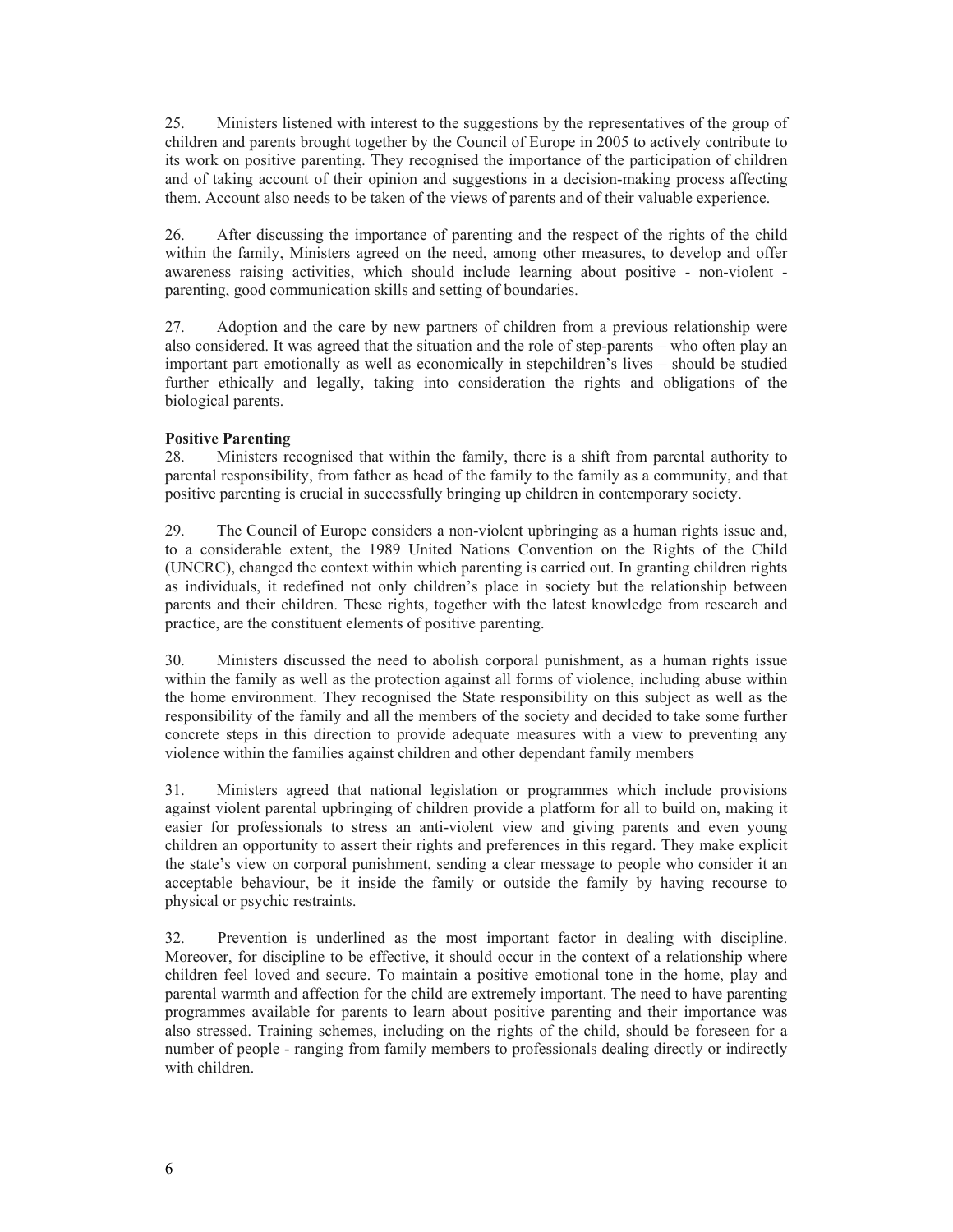#### **Role of men in the family**

33. Ministers recalled previous sessions of the conference which focused on the important topic of men's responsibility in family life and the importance of fathers in their children's upbringing, particularly the  $XXVI<sup>th</sup>$  conference in Helsinki on "The status and role of the father – family policy aspects" and the previous conference in Portorož.

34. In several countries there are still social, economic, cultural and psychological barriers preventing full participation of men in family life and in their fatherhood. Measures – including awareness-raising campaigns on new family culture as well as legal positive measures - should be promoted to enable fathers to fulfill their responsibilities towards their children. The economic view of fatherhood, particularly in the case of absentee fathers, should not hide the father–child relationship. An enhancement of the role of men in the family is also a prerequisite for further development towards gender equality.

#### **Intergenerational relationships**

35. Ministers recognised that, although substantial changes in family building patterns have been taking place in European countries, the family in its different forms and the bond between family members are still very strong. For Ministers, family continues to be a live reality and a living arrangement they are seeking to promote. As the most reliable social network, the family offers clear support, both in material and non-material terms.

36. Though the previous sense of moral responsibility towards family members seems to be changing, it happens that today's parents not only support their children, but also their own parents. Consideration should be taken of older people who are supporting their family financially and/or through other forms of support, for instance by looking after their grandchildren. Trust in the reliability of families is a vital element of the social fabric.

37. Ministers exchanged views on intergenerational relationships, the kind of support and ties presently existing between family members and how public authorities and civil society could support such intergenerational exchange. They stressed the fact that a society is cohesive when people accept responsibility for one another. Everybody has a part to play in developing the sense of mutual responsibility and interdependence that is necessary for social cohesion.

38. Although societies vary in the expectations that they have of public authorities and of family members as care providers, Ministers agreed that provision should be made not only for childcare, but also for care of frail older people on the grounds that high quality, affordable and reliable facilities and services make reconciliation of paid work, care work and family life possible.

39. Ministers considered existing wide-ranging initiatives aiming at strengthening the local social service units and at providing support to parents in general and parents in difficult situations in particular, which result in an important number of programmes and funding sources.

#### **Exclusion/Poverty**

40. Ministers recognised the concern of governments to prevent exclusion and poverty, particularly for lone-parents, families at risk, migrant families; discussion of different family forms focused on the consequences of divorce, in particular the risk of poverty, low educational achievement, unemployment and other forms of social exclusion. Children living in lone-parent families are found to run a greater risk of falling into poverty than children in two-parent families.

41. Ministers discussed another important concern – particularly for some European countries – which is the increase in the number of "social orphans", children in need of care because their parents have abandoned them as a consequence of family breakdown or lack of financial resources.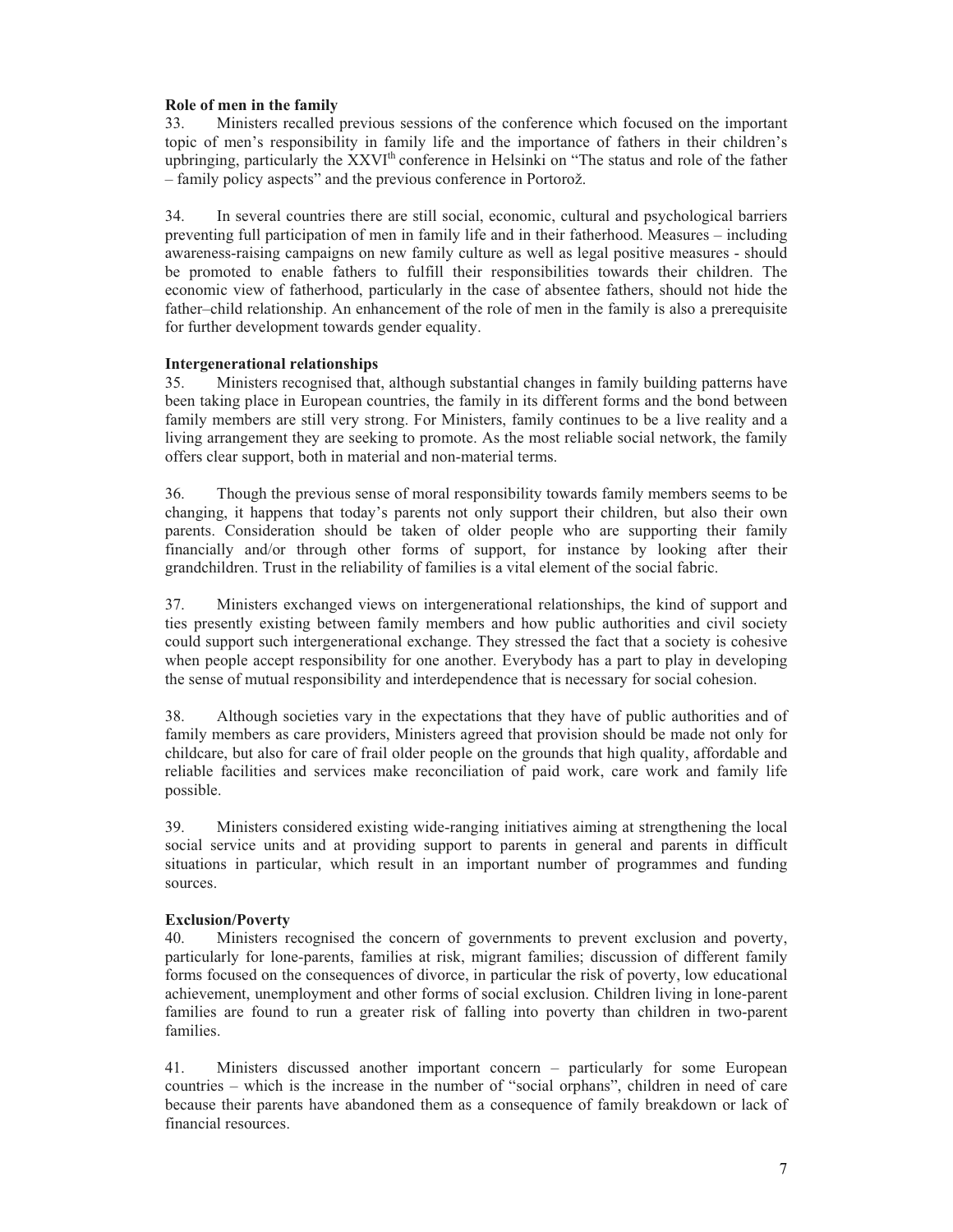42. The extent to which public authorities should play a role in relieving hardship during life transitions and assisting families in managing changing situations was also taken into consideration as well as the issue of whether governments should intervene to try to reduce the incidence of family breakdown and promote particular family forms that are considered to be more socially secure**.** Ministers stressed the importance of major policies such as employment, income support, housing and educational policies as well as access to service provision in reducing poverty risk and promoting better opportunities. In addition, the importance of ensuring that public policy reaches the families who are most in need of support was stressed as well of encouraging employers to provide conditions for companies to be family-friendly.

#### *III. FOLLOW-UP OF THE PORTORO***Ž** *CONFERENCE ON "RECONCILING WORKING AND FAMILY LIFE***"**

#### **Promoting family-friendly work places**

43. Ministers considered developments in this field since the Portorož Ministerial Conference in 2001, particularly concerning flexible working arrangements, leave policies, support for families, including those with caring responsibility for members with disabilities and older people, and equal sharing of family responsibilities. These aspects are particularly important given the fact that nowadays a great number of children have dual or one-and-half earner parents.

44. Although conditions for family and working life vary widely across Europe, depending on social, cultural and economic factors that differ from country to country and from region to region, numerous activities and initiatives are undertaken by all the member States to balance working and living arrangements. These policies to assist working parents at both European and national level vary from state to state and are designed to serve multiple aims: to combat poverty by encouraging a larger proportion of women to join the labour force; to create a more equitable gender balance; to support the free choice to have children by making it possible to combine - in particular - motherhood, fatherhood and family responsibilities with working life.

45. Ministers discussed the best way of achieving the most adequate reconciliation between working and family life, crucial to a range of social issues like the low fertility rate in Europe and the changes in family structures. They agreed on the fact that an integrated policy response is required**.** With regard to changes in the composition of the labour force, new forms of work organisation and improving social protection should be considered. The question of taking on household tasks and the availability of care structures for children, the elderly and other members of the family were also taken into consideration.

46. Ministers recognised the importance of gender equality and of a fairer distribution of household work and care responsibilities within couples. A better reconciliation of working and family life is also a pre-condition for promoting gender equality – together with the well-being of children, parents, families, local communities and society. Some countries have incentives to encourage men to take parental leave, but reductions in working hours for parents and shorter full-time working hours confirm the traditional gender distribution of caring and household tasks.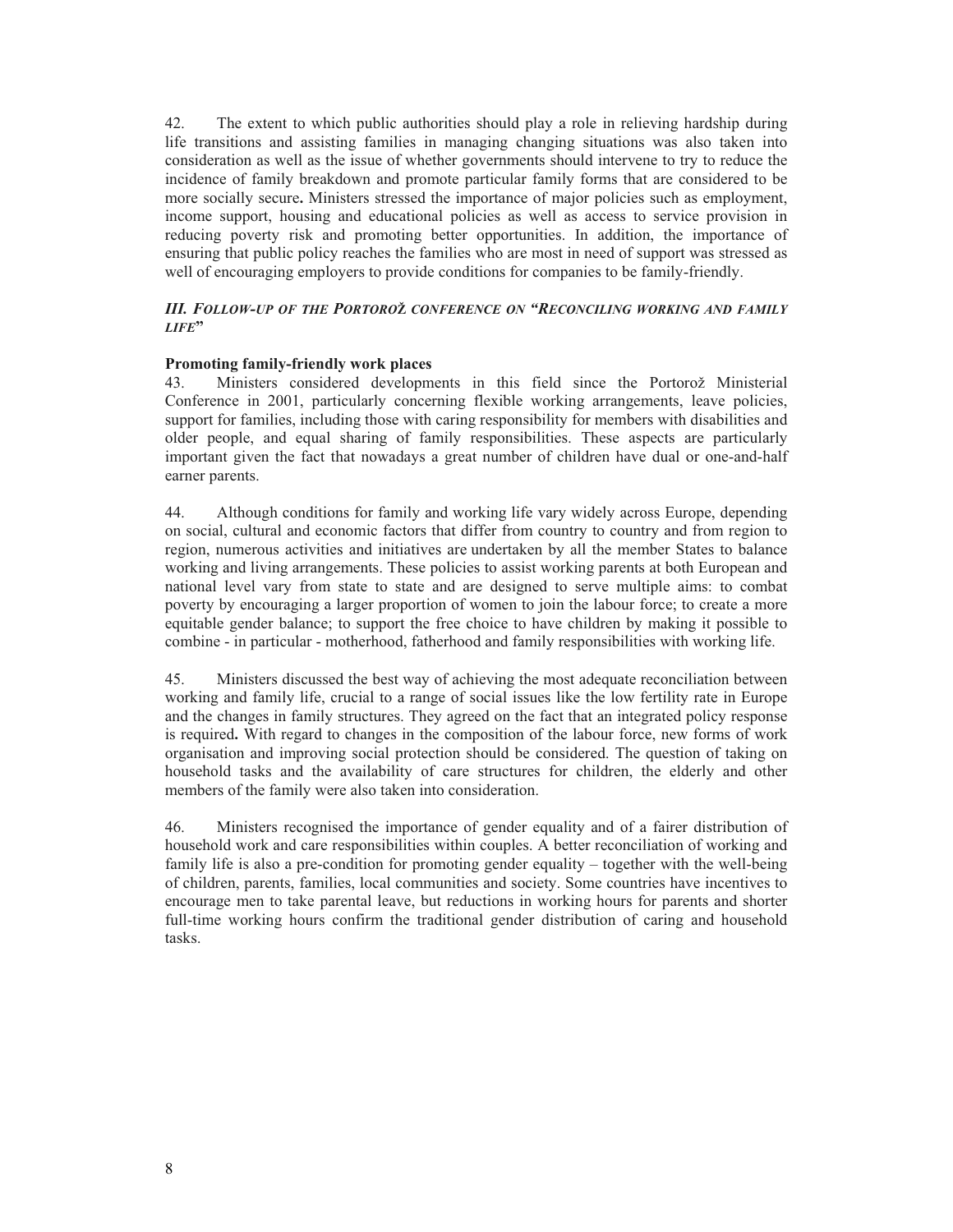#### **DECLARATION**

We, the European Ministers responsible for family affairs, meeting in Lisbon, on 16 and 17 May 2006,

*Welcome* the considerable progress made in Europe in the field of family affairs since the first conference organised in Vienna in 1959;

*Congratulate* the Council of Europe on its valuable contribution to improvement in this field, particularly for the rights of the child and the promotion of innovative approaches in member states;

*Express* our satisfaction with the decision of the heads of state and government of the Council of Europe, at their 3rd Summit in Warsaw, to give priority to the rights of the child and the eradication of all forms of violence against children, in particular through the programme "Building a Europe for and with children", and to the future of social cohesion;

*Recall* the crucial role of the family in maintaining social cohesion, the importance of family life and of safeguarding the rights to support families of different forms, which is reflected in the main instruments of the Council of Europe;

*Commit ourselves* to taking co-ordinated action in such a sensitive field as family affairs, which is crucial not only for the present, but particularly for the future of a stable and cohesive Europe. An holistic and integrated approach to policy is needed which involves different levels of government, the private sector, civil society and families as well as children themselves;

*Share the opinion* that family-friendly measures of a sustainable family policy could be a response to the threat of population decline and that the well-being of families and their children should be a policy priority;

*Suggest* that governments should respond to their own socio-demographic changes by adapting legislation to take account of different family lifestyles. Although several concrete measures have been implemented in member states, there is still some policy and legal vacuum, particularly on consequences of the spread of new family forms (for instance, on lone-parenting or duties towards children in reconstituted families);

*Recognise* the fact that an appropriate and supportive family policy taking into consideration the new family context could improve the demographic and socio-economical situation. The provisions, to be effective, should be supportive, permissive, responsive to changing needs and provided on a universal basis;

*Stress* the crucial role of research for progressing in this field. We therefore underline the importance of taking into consideration its results in an efficient policy-making process as well as closer co-operation between researchers, demographers, policy analysts and decision makers as an important component in the effective governance of change. Action should be accompanied by monitoring and an evaluation procedure based on a system of priority objectives;

#### **Supporting families in the best interests of the child**

*Recognise* that parenting, just as providing support for it, involves an ongoing set of activities and relationships that change over time and which must be considered in an holistic fashion;

*Consider* that parenting, though linked to family intimacy, should be designated as a domain of public policy and all the necessary measures should be adopted for supporting parenting and creating the conditions necessary for positive parenting. Positive parenting is defined as parental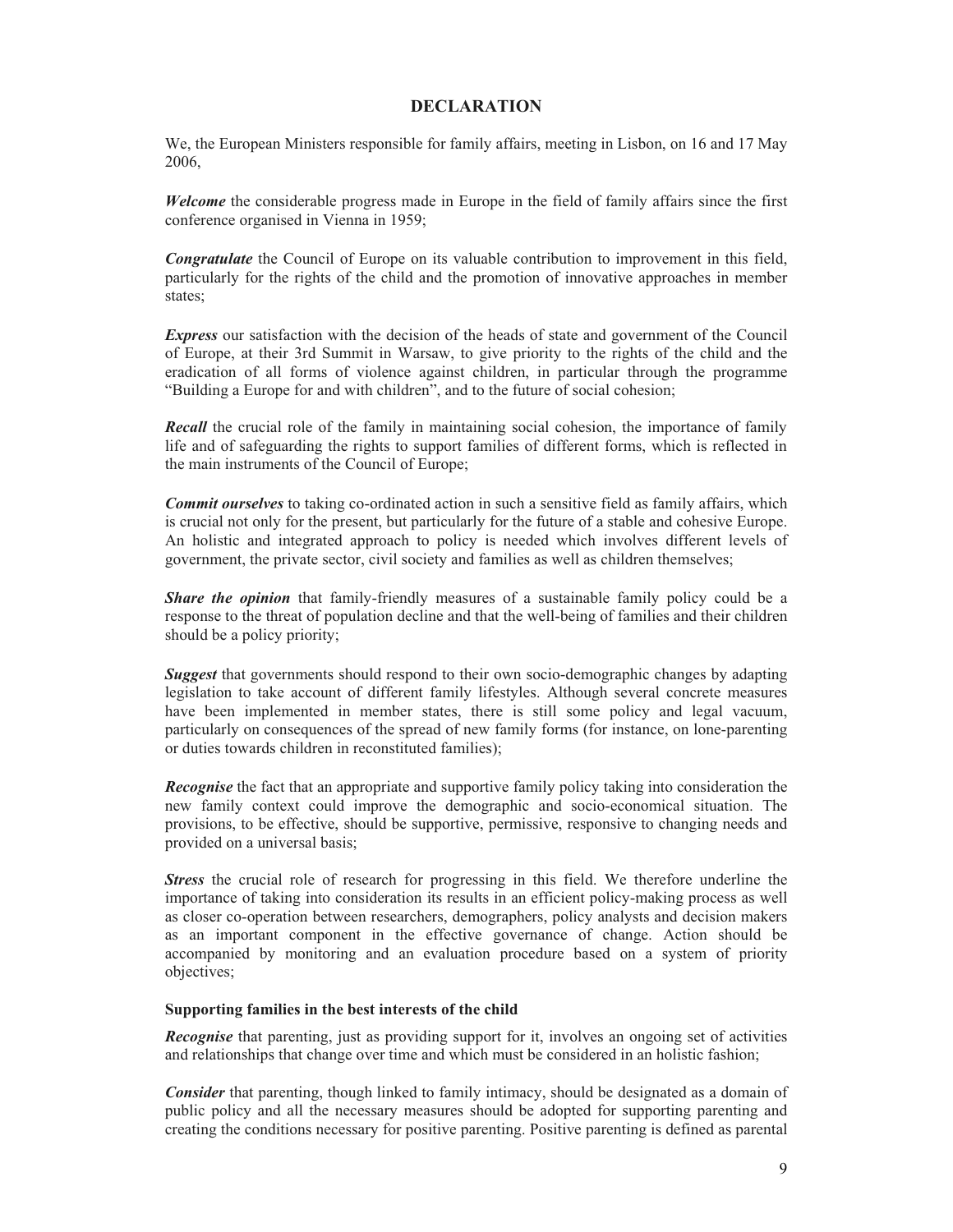behaviour that is nurturing, empowering and provides a structure or set of boundaries making the full development of the child possible;

*Underline* that these measures should be based on the Convention on the Rights of the Child and the Council of Europe's relevant legal instruments, recognise and respect the parents, or all those in situations of parenting, as the primary guardians and carers of children, subject to the child's best interests, and reflect a diversity of provision recognising that parents, children and families are heterogeneous. The measures, aimed at positive parenting, should be part of an integrated package;

*Consider* that these measures should aim to provide adequate living conditions, especially those relating to income and access to services, for positive parenthood;

*Stress* the importance of facilitating the involvement of parents and children in and through public policy, considering with respect their views and experience;

*Undertake* to promote equal chances for children and parents regardless of their gender, family situation or background;

*Express* our availability to take adequate measures with a view to preventing any violence within the families against children and other dependant family members;

*Underline* the necessity to adopt programmes aimed at providing appropriate support for families with children with disabilities;

*Encourage* the establishment of a network of services such that people can access services in their local area and that all services operate on a principle of partnership and empowerment of parents and children;

#### **Reconciling work and family life**

*Consider* that, although there has been positive change since the previous conference in Portorož, public authorities should further improve policies to reconcile family and working life. These should include a wide range of integrated measures and the social and economic acceptance of women in the labour market and the role of men in family life. Measures should be accessible and affordable; they should provide quality care, flexible working arrangements, conducive forms of leave at a parental level and other form of family related leaves and available financial support through benefits or tax relief;

*Are convinced* that policies should not only encourage men to take up their responsibilities in family life and in parenting, but facilitate their doing so;

*Underline* that employment policy is closely linked to family policy and that labour market and family policies should recognise the preferences of people for reconciling work and parenthood;

*Take note* of an improvement in the possibilities of parental leave and other forms of leave and care, not only for young children but also in order to care for other family members, due to disabilities, age or sickness;

*Underscore* that providing families with high quality child-care services at an affordable price, including those aimed at very young children, remains one of the most important elements for the successful reconciliation of work and family life;

*Draw attention* to the fact that improving job security, particularly for young people, and increasing their participation in the labour market should create supportive conditions for having children and thus should also be considered as a factor for safeguarding the demographic future;